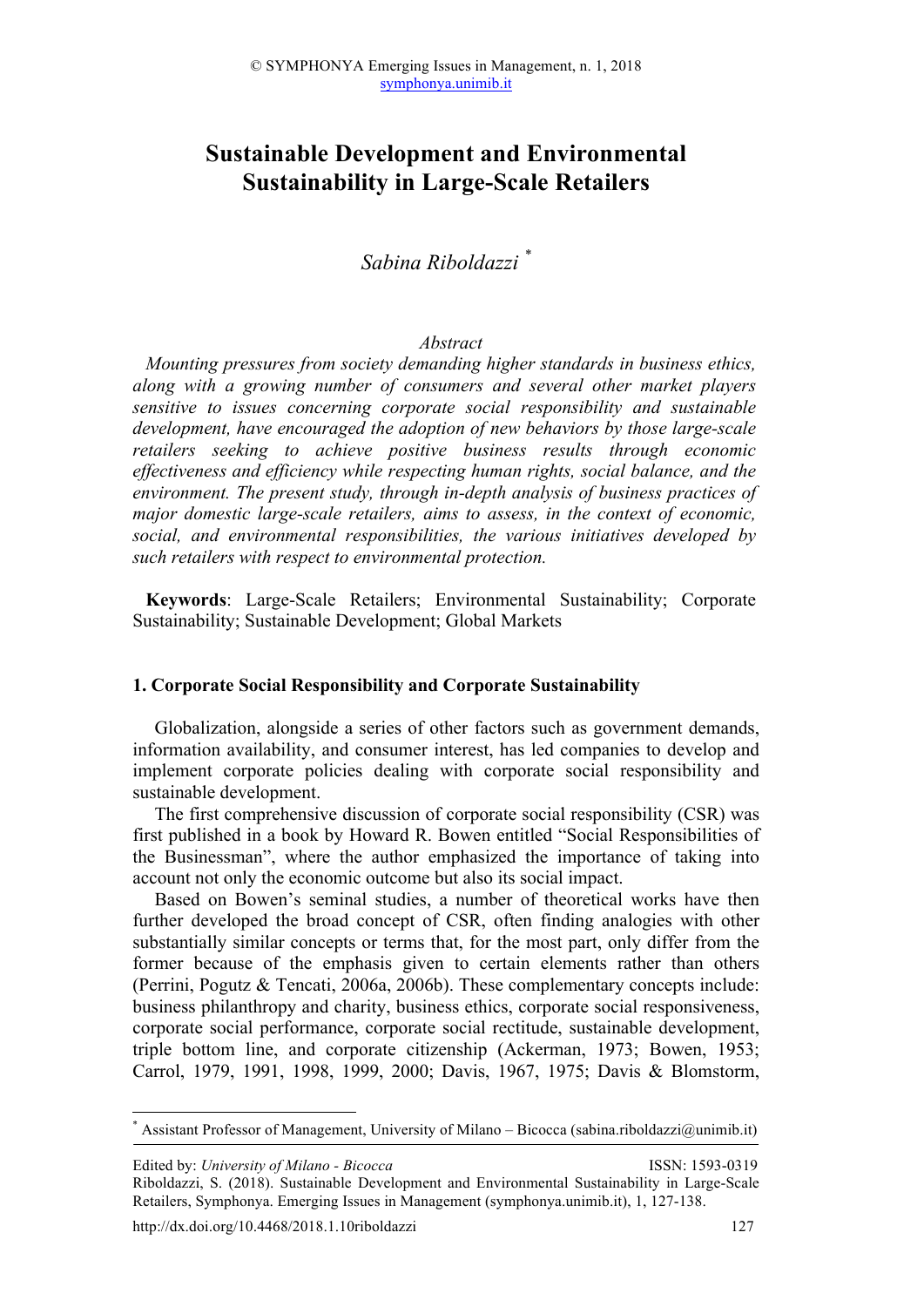1966; Eilbirt & Parket, 1973; Elkington, 1997; Frederick, 1960, 1986, 1994, 1998; Freeman, 1984, 2010; Healdm, 1957; Henderson, 1968; Johnson, 1971; Jones, 1980; Mc Guire, 1963; Sethi 1975; Steiner, 1971).

A definition that best represents the concept of CSR can be found in the European Commission's Green Paper, according to which CSR is based on the voluntary integration of social and environmental concerns in all business operations and stakeholder interactions of an enterprise. In brief, CSR refers to the commitment to behave in a correct way, which goes beyond compliance with the obligations set by laws and individual ethical standards. CSR is therefore a behavior that should influence all areas of governance and business management. In this regard, the evolving concept of CSR has been recently likened to that of corporate sustainability (Keijzers, 2002).

Corporate sustainability concerns companies that, during the organization of their activities over the long-term, establish positive relationships with their stakeholders while pursuing their objectives in line with the concept of sustainable development, which aims to meet the needs of the present allowing future generations to meet their own. In particular, those enterprises that embark on the path of sustainable development are those that implement their strategies complying with three fundamental conditions: 1) creation of economic value for themselves and the community (i.e. economic sustainability); 2) care for the environment through careful evaluation of the environmental impact of all processes, products, and services developed by the company (i.e. environmental sustainability); and 3) satisfaction of social actors, that is to say the ability of the enterprise to ensure, in a fair way, conditions of human well-being (i.e. social sustainability) (Riboldazzi, 2016).

The number of enterprises planning their strategies with a focus on sustainable development is becoming increasingly higher. In particular, large-scale retailers, often operating as leaders in marketing channels and placing themselves in the final phase of the supply chain, are often promoters of sustainable policies involving all actors in the supply chain and the marketing channels thanks to their liaison role with environmentally conscious consumers.

The present study aims to address the issue of sustainable development and corporate sustainability in large-scale retailers by analyzing their economic, social, and environmental sustainability policies. Furthermore, our survey takes a closer look to the various environmental sustainability initiatives adopted by the main Italian large-scale retailers. For this purpose, secondary data were analyzed (e.g. websites and annual reports of large-scale retailers, business sector reports, and specialized magazines) concerning the business activities of the top ten companies operating in the Italian large-scale retail market [i.e. Coop Italia, Conad, Selex, Esselunga, Auchan, Carrefour, Eurospin, Vege, Pam and Finiper]. Lastly, the environmental sustainability initiatives of the Carrefour Group, which is second in the world and the first in Europe in terms of revenues, were similarly analyzed.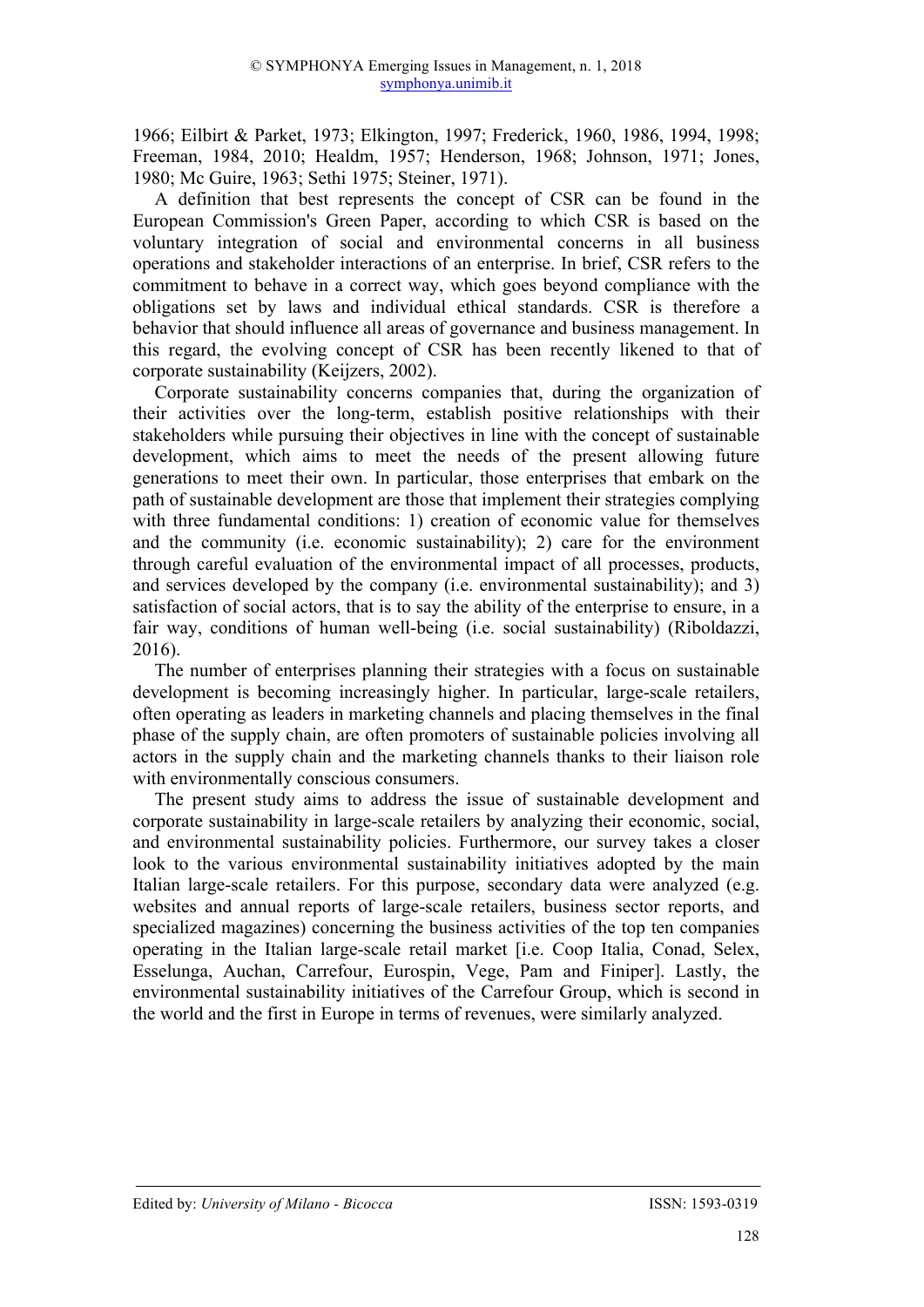## **2. Sustainable Development in Large-Scale Retailers**

Pressures coming from society demanding higher standards in business ethics, legislative initiatives supporting sustainable development programs, and the growing number of consumers and other market players increasingly conscious about issues related to corporate social responsibility and sustainable development, have fueled the implementation of new policies in those large-scale retailers aiming to achieve positive business results through economic effectiveness and efficiency while respecting human rights, social balance, and the environment.

The main activity of large-scale retailers is to produce and sell commercial services that allow products to be transferred along a path that starts in the warehouse of the manufacturer and ends on the shelves of the point of sale managed by the distributor itself.

In other words, distributors make available to potential customers the goods they intend to buy by reducing spatial, temporal, quantitative, and qualitative gaps existing between supply and demand, thus placing themselves at the forefront of the customer experience. Inevitably, these retailers, in order to qualify and develop market offerings able to fulfill customer and market expectations, are obliged to implement business policies able to match the growing demand for greater sustainability from the society as a whole. Indeed, in-depth analysis of the business activities of top ranking global [e.g. Wal-Mart Stores Inc, Costco Wholesale Corporation, The Kroger Co., Schwarz Unternehmenstreuhand KG, Carrefour S.A., Aldi Einkauf GmbH & Co., Tesco PLC, Target Corporation, Metro Ag, Aeon Co. Ltd., Auchan Holding SA, Albertsons Companies Inc, Edeka Group, Casino Guichard-Perrachon S.A., Seven & i Holdings Co. Ltd.] (Deloitte, 2017) or domestic [Coop Italia, Conad, Selex, Esselunga, Auchan, Carrefour, Eurospin, Vege, Pam, Finiper] (Conad, 2015) large-scale retailers reveals a strong willingness to address themes of corporate sustainability and sustainable development, exemplified by management, organizational, and technological changes aimed at implementing strategies and practices oriented towards sustainability.

The issues of corporate sustainability and sustainable development in large-scale retailers can be better understood when we consider the policies and behaviors of these retailers regarding the three dimensions of sustainability (i.e. profit, people, and planet) (Elkington, 1997), which can be linked to the following concepts: 1) economic sustainability, that is the ability to generate income and economic value; 2) social sustainability, that is the ability to guarantee conditions of human wellbeing, safety, health, and education, all equally distributed among classes and gender; and 3) environmental sustainability, that is the ability to maintain the quality and renewability of natural resources.

Starting from the economic dimension, the ability to generate profit and value in retailing is tightly linked to the capability of developing, according to the principles of effectiveness and efficiency, competitive market offerings able to meet the rapidly changing needs of consumers. In this regard, large-scale retailers usually adopt a market-driven orientation, which allows them to modify their activities according to sudden market changes and opportunities.

In particular, the development of retailer companies is often the result of different corporate strategies such as horizontal or vertical integration and diversification (Riboldazzi, 2015).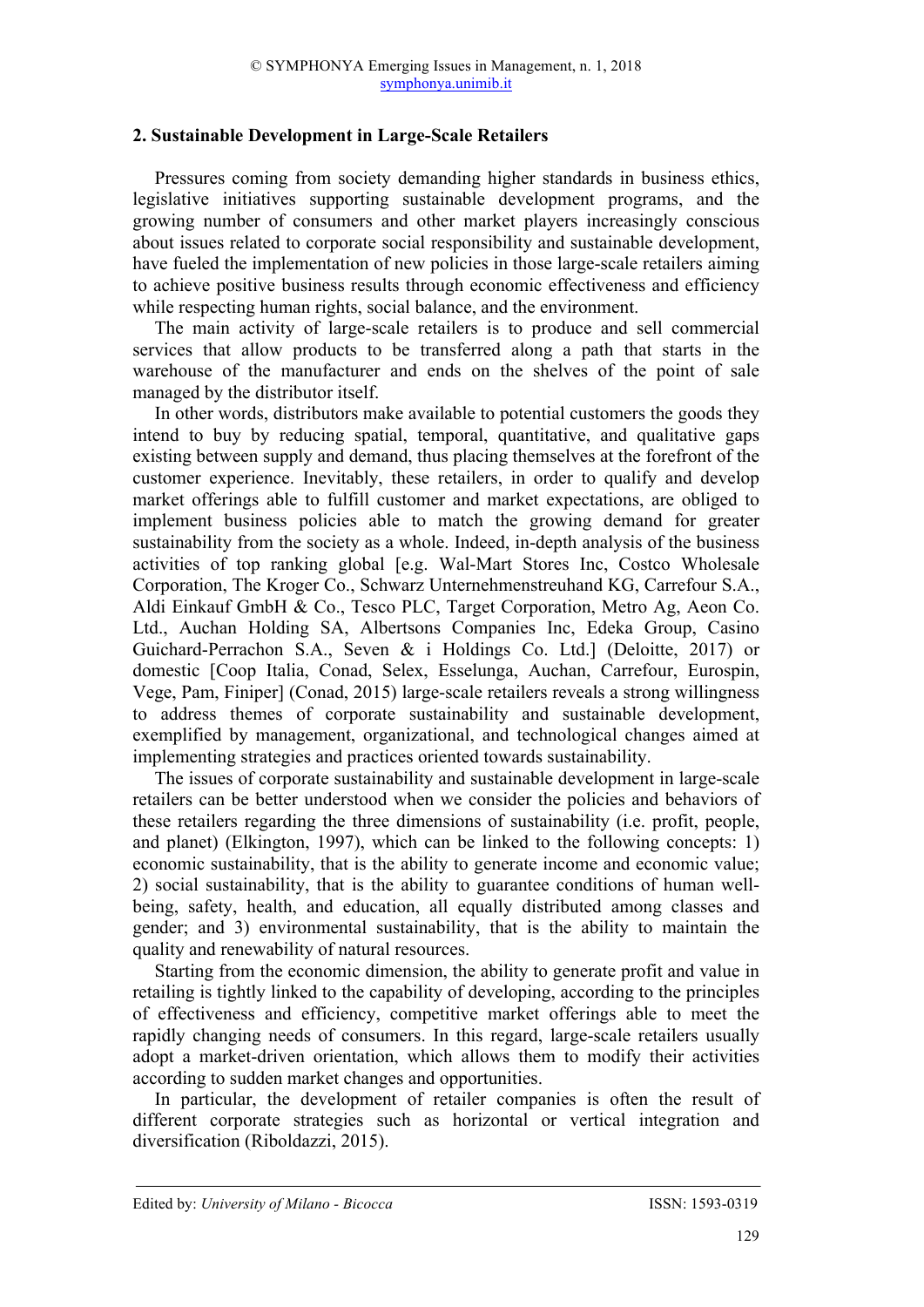Horizontal integration refers to the acquisition of competitors, or other points of sale, to strengthen the company's competitive position; vertical integration is achieved when the retailer gains control of additional stages of the marketing channel (e.g. wholesale stage). Finally, diversification derives from an expansion of commercial activities related to new products targeted to new markets.

Therefore, large-scale retailers pursue profits by managing numerous stores often belonging to different distribution formats (i.e. multichannel strategy) and identified by various store brands. Consequently, supermarkets, hypermarkets, convenience stores, discount stores, and specialty stores are managed and coordinated by big retailers to meet customer needs and maintain a balanced position, at the corporate level, in terms of turnover and profitability.

Over the past decade, many retailers have also developed online sales to exploit the opportunities offered by internet and other new technologies. By new technologies, we refer to the introduction of self-scanning, personal shopping assistant, electronic shelf label, RFID, virtual supermarkets, virtual shoppers, etc. The goal is to improve the commercial offer and create value for consumers and for the company.

The ability to generate profit and value can also be achieved by improving operational efficiency, which involves the logistics, transport, and storage functions, the qualitative and quantitative adaptation of lots of goods, the provision of pre, during, and after sale services, and all the information and communication functions. Efficiency is often linked to the ability of retailers to manage a complex and articulated system of competitive strategic alliances. Sure enough, numerous operations such as outsourcing, R&D partnership, licensing, cooperative marketing, and so on, are coordinated and managed so as to take advantage of the expertise, skills, and know-how of different partners, which help minimize costs thanks to economies of scope and specialization.

Finally, profit is often achieved through innovation of the commercial offer in terms of format and products or services offered at the point of sale. In this regard, innovation involves the retailing mix levers and refers to a dynamic management of assortments, private label, price, merchandising, and communication policies.

Large-scale retailers able to generate profit while taking into account sustainability should always pay particular attention to people, such as employees, consumers, and the community. In this regard, performance analysis of several large-scale retailers has revealed how much they focus on principles such as equal opportunities, fair pay, safety, health protection, training, enhancement, and involvement of employees.

Retailers' commitment to consumers is instead rooted in different types of policies such as the offer of affordable products, dedicated services (e.g. financial services), and the access to new products (e.g. pharmaceuticals, tourist services, fuel, etc.). Special attention is usually given to product safety, often attested by appropriate certification. Furthermore, it is standard practice for most of these companies to carry out many initiatives for the community; some of these are focused on consumption awareness, actions and projects of local and global development and solidarity, and the sale of fair trade products.

Regarding the environment, the analysis of large-scale retailers reveals a high commitment from the distributors themselves in developing processes, activities, products, and services to minimize negative impacts on the environment.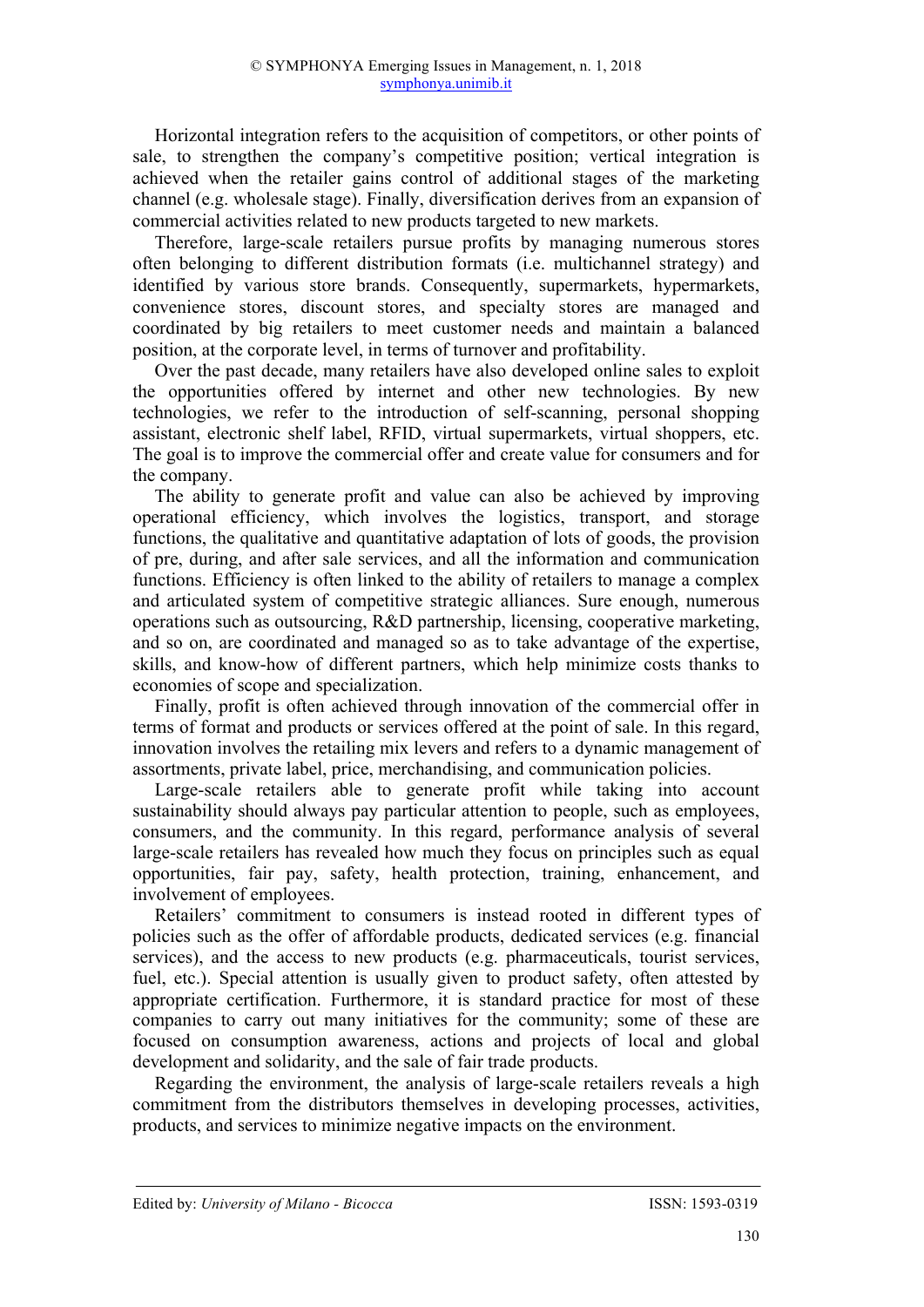## **3. Environmental Sustainability in Large-Scale Retailers**

In the international and national arena, there are several examples regarding environmental policies implemented d by large-scale retailers; some of these policies can be grouped into the following categories:

- Business functions. These policies are aimed to manage resources dedicated to logistic and other functions in a sustainable way. Specifically, they deal with waste reduction, recycling, conservation of energy and natural resources used for logistics activities (e.g. warehousing, storage, and transport) or other functions such as pre, during, and after sale services (e.g. home delivery), and the production and management of private labels.
- Eco-design and sustainable construction of stores, buildings, and points of sale. Many large-scale retailers have developed their structures according to new construction techniques and technologies to minimize the consumption of natural resources during the life cycle of the building. These buildings are often built taking into account various environmental aspects such as the impact of the structure on the local territory, the use, management, and disposal of water, the use of renewable or alternative energy, the control of building energy performance, and the choice of eco-friendly materials.
- Supply chain relationships for the development and management of eco-friendly and sustainable market offerings. Large-scale retailers, acting as intermediaries between manufacturers and end users, can promote, through their policies, environmentally friendly behaviors along the entire value chain, including suppliers and customers. For instance, sustainable assortment management engages not only those suppliers obliged to respect the environment during the development and management of their products and those of the retailers, if they manufacture private label products, but also those customers that by purchasing eco-friendly products become the targets of the retailers' green marketing policies. In this regard, many retailers, in recent years, have increased the number of eco-conscious product lines on their shelves, including the development of green lines in private labels. Among the most important ones, we find:
	- Biological products, which combine techniques of cultivation and breeding that reduce the environmental impact. In particular, these manufacturing protocols avoid all synthetic chemicals and genetically modified organisms besides minimizing the use of natural resources and energy.
	- Ecological products. These products usually refer to specific items dedicated to personal hygiene and house care (e.g. detergents, light bulbs, tissues, paper towels, etc.) with a low environmental impact.
	- Zero km products. They refer to products provided by local producers whose manufacturing plants are generally located near the point of sale. This close proximity allows energy savings and lower  $CO<sub>2</sub>$  emissions.
	- Sold-in-bulk products. Bulk products are generally sold by means of dispensers placed at dedicated corners of the store and, as a result, they lack packaging whose disposal may cause pollution.

These green lines are increasingly present in several product ranges that make up the assortment of large-scale retailers. Some companies have also introduced, mainly for private label products, eco-friendly and sustainable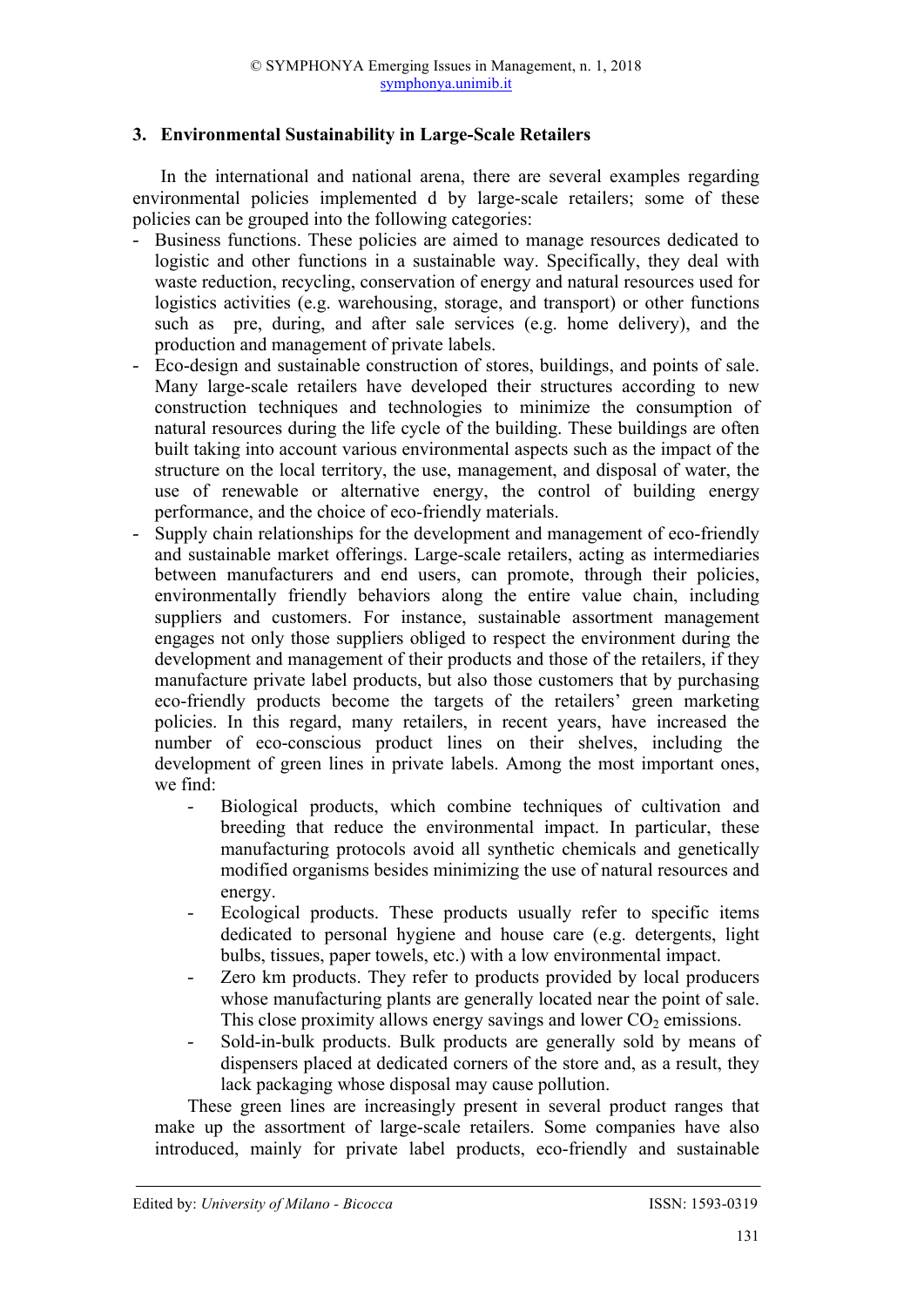packaging, also known as green packaging, which minimizes pollution and, at the same time, send a clear message to the consumers about the company's commitment to the environment. The management of green assortments is often certified by voluntary certification such as the Ecolabel certification, the standard Eco-Management and Audit Scheme (EMAS), and the Environmental Product Declaration (EPD).

- Other initiatives aimed at fostering environmental awareness include training courses on environmental issues for employees or other subjects, collaborations with schools or other training institutes, and implementation of projects, events or other activities related to environmental protection.

When it comes to tangible eco-friendly activities developed by Italian largescale retailers, it is possible to divide them into three distinct categories: 1) waste, 2) resources, and 3) goods handling.

- 1) With regard to waste minimization, our survey shows that the majority of Italian large-scale retailers have taken appropriate measures concerning: a) the development of promotional offers on expiring products, which are often displayed in prime merchandising areas inside the store; b) packaging reuse programs, especially for private label products; c) trade-in incentive campaigns; d) building customer awareness on how to reuse unused products or correctly identify the expiration date; e) enabling consumers to buy products in bulk or dispenser containers, especially when dealing with private label products; and e) recycling of unsold and/or faulty non-food products.
- 2) With regard to saving resources, the most common initiatives developed by large-scale retailers mainly refer to three areas: a) energy consumption, b) renewable energy, and c) water consumption.
	- a) Most of the retailers analyzed have actively pursued energy efficiency policies and consumption of renewable energy; among the various solutions pertaining to renewable energy resources, we find the implementation of solar, photovoltaic and thermal panels, the use of energy deriving from hydroelectric and wind plants, and the use of biomass. For what concerns the reduction in energy consumption, the main initiatives are aimed at improving the heating/cooling system efficiency of retailers' stores and buildings, the use of fluorinated gas-free refrigeration equipment, the replacement of conventional lighting systems with LED lighting solutions, the closure with sliding windows of horizontal and vertical refrigerated display cabinets, the adoption of electronic valves for the optimization of the temperature of such cabinets, and the presence of automated door opening and closing systems at the store entrance and exit.
	- b) Regarding water consumption, retailers' actions are oriented, on the one hand, to the rationalization of water consumption and, on the other hand, to the reuse of filtered wastewater. As for water consumption, companies have adopted monitoring systems and techniques to rationalize water consumption (e.g. the assessment of water consumption per square meter); as for filtered wastewater usage, many retailers are equipped with tanks for the collection of rainwater, which is then used for irrigation of green areas, fire-fighting systems, toilets, and more generally for all nondrinking water purposes.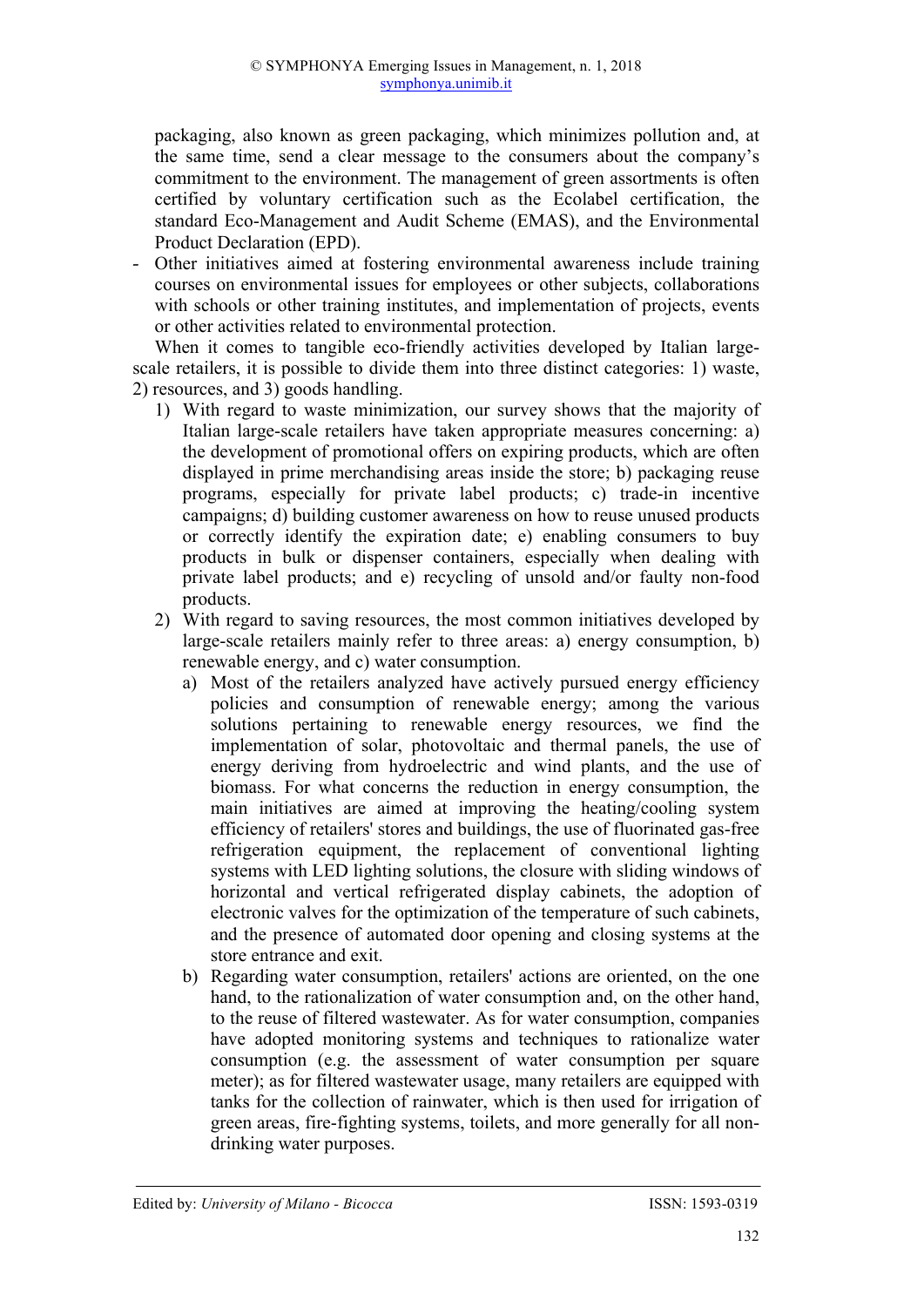3) Most of the retailers surveyed have also made adjustments to their policies concerning the handling of goods in order to reduce the environmental impact of their business operations. This comprises a wide range of actions aimed at optimizing routes, maximizing the saturation of loads, and using low environmental impact vehicles.

## **4. Environmental Sustainability in Carrefour**

The Carrefour Group, the leader among large-scale retailer in Europe and the second worldwide (by revenues), is a multi-local, multi-format, and omni-channel retailer operating in more than 30 countries — the three largest markets where it operates are Europe, Latin America, and Asia — with 12,300 stores generating, in 2017, a sales volume of 88.4 billion euros (VAT included) (www.carrefour.com).

In Italy, the Group operates with 1,071 points of sale spread over 18 different regions, employing over 20,000 people, and offering a wide range of brand products with over 3,000 items encompassing the various product categories proposed (www.carrefour.it).

The Group is strongly committed to sustainable development and CSR policies aimed at (www.carrefour.it):

- protecting biodiversity and the natural environment;
- building partnerships with suppliers;
- protecting human rights;
- offering safe and high quality products;
- motivating all Carrefour employees;
- developing local relations;
- complying with Italian law and regulations;
- achieving full transparency.

Some of the environmental sustainability initiatives put in place by the Carrefour Group in Italy can be divided into the same three distinct categories as those mentioned in the previous section: 1) waste, 2) resources, and 3) goods handling.

1) With regard to waste, for years Carrefour has implemented an anti-waste policy, adopting solutions for the reduction, management, and exploitation of waste in the various territories where it operates. In order to reduce waste, the Group has, for instance, modified its handling of goods packing by introducing reusable transport packaging, which is more robust and therefore more durable. For example, in 2016, Carrefour moved 500,000 plastic pallets and delivered 21,500,000 parcels of goods packed with reusable transport packages.

As for waste generated by business activities, taking into account the characteristics of the waste (e.g. organic material, special materials/ substances, paper / cardboard / wood, iron, plastic, etc.) and those of the point of sale, Carrefour has come up with various solutions for the collection, transportation, disposal, and valorization of the waste itself aimed at reducing its environmental impact. For example, all paper, cardboard, and other packaging materials, before being disposed, are pressed or compacted directly at the point of sale, thereby reducing the overall transport volume and the number of trucks needed to move it to the recycling plants, with a net positive effect in terms of environmental sustainability. In addition, paper, cardboard,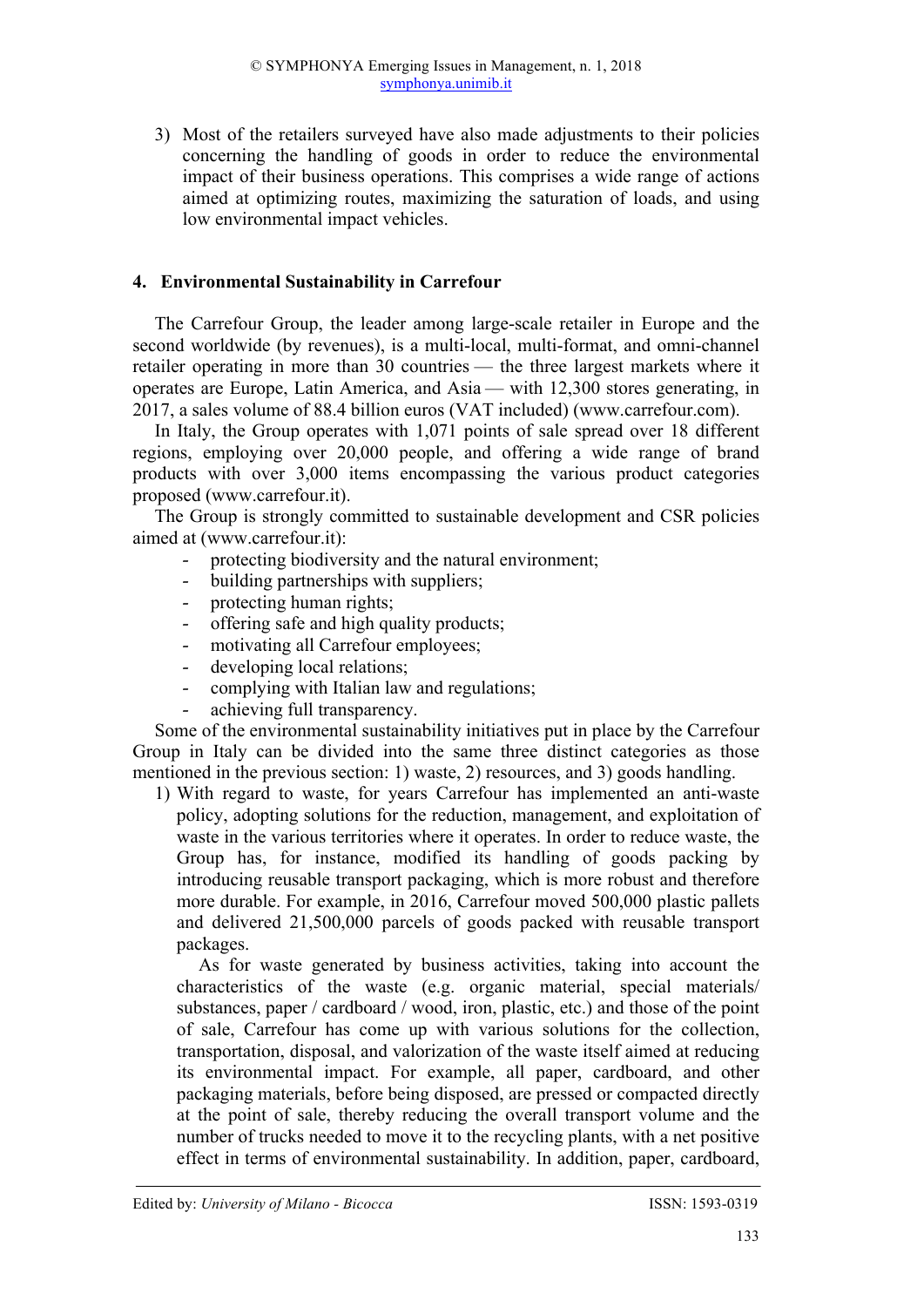and plastic packaging, as well as wood and iron, are all sent for recovery and recycling. Furthermore, organic waste is fully valued as it is sent to composting or recovery plants for biogas production. Even undifferentiated waste is valued, with over 80% of it being used to produce refuse-derived fuel.

Carrefour has also fostered consumer awareness of waste reduction and recycling practices. In this regard, the Group has developed practical solutions aimed at promoting separate waste collection; with regard to private label products, for example, consumers are given clear instructions on how to separate the different materials that make up the packaging and dispose of the same. In addition, the Group has set up in all its stores collection areas for non-used electrical and electronic devices as well as batteries collection boxes and used oil containers.

- 2) As far as resources are concerned, the Group has developed initiatives in line with those aforementioned, concerning the following three categories: a) energy consumption, b) renewable energy, and c) water consumption.
	- a) As for energy consumption, Carrefour's activities rely on technological modernization and optimization of lighting systems, implementation of heating and cooling systems, and constant monitoring of energy consumption. For example, with regard to lighting, the Group has installed lighting control systems in all its stores, warehouses, and offices using external brightness sensors able to modulate the energy consumption of the system according to the intensity of the natural light. Carrefour has also replaced fluorescent light tubes and metal halide light bulbs with LED lamps, thereby reducing energy consumption by 70%. In refrigerated cabinets, traditional light bulbs have been replaced with long-lasting fluorescent heat lamps, with a 20% decrease in power consumption. In these refrigerated cabinets, thermal glass and sealing doors have also been installed to guarantee lower thermal dispersion. In addition, the Group has replaced HFC coolants with natural refrigerants in order to reduce energy consumption and environmental impact. In this regard, it is also worth mentioning the recovery of thermal energy from the refrigeration systems to be reused for heating purposes and hot water production. With regard to monitoring, measurement, evaluation, and analysis of energy consumption, the Group employs centralized technical management systems [i.e. building management system and environmental management system] that prevent excessive peaks of energy consumption and energy waste. Furthermore, the energy management system of Carrefour is certified according to the international standard of the International Organization for Standardization (ISO).
	- b) With regard to renewable energy special gas absorption heat pumps have been installed along with natural gas and aerothermal renewable energy; moreover, warehouses have been equipped with photovoltaic panels to produce electricity destined to logistics activities.
	- c) As for water consumption, the Group has developed a system to closely monitor water consumption and minimize water usage. For instance, all stores are equipped with special air-breaking devices that mix air and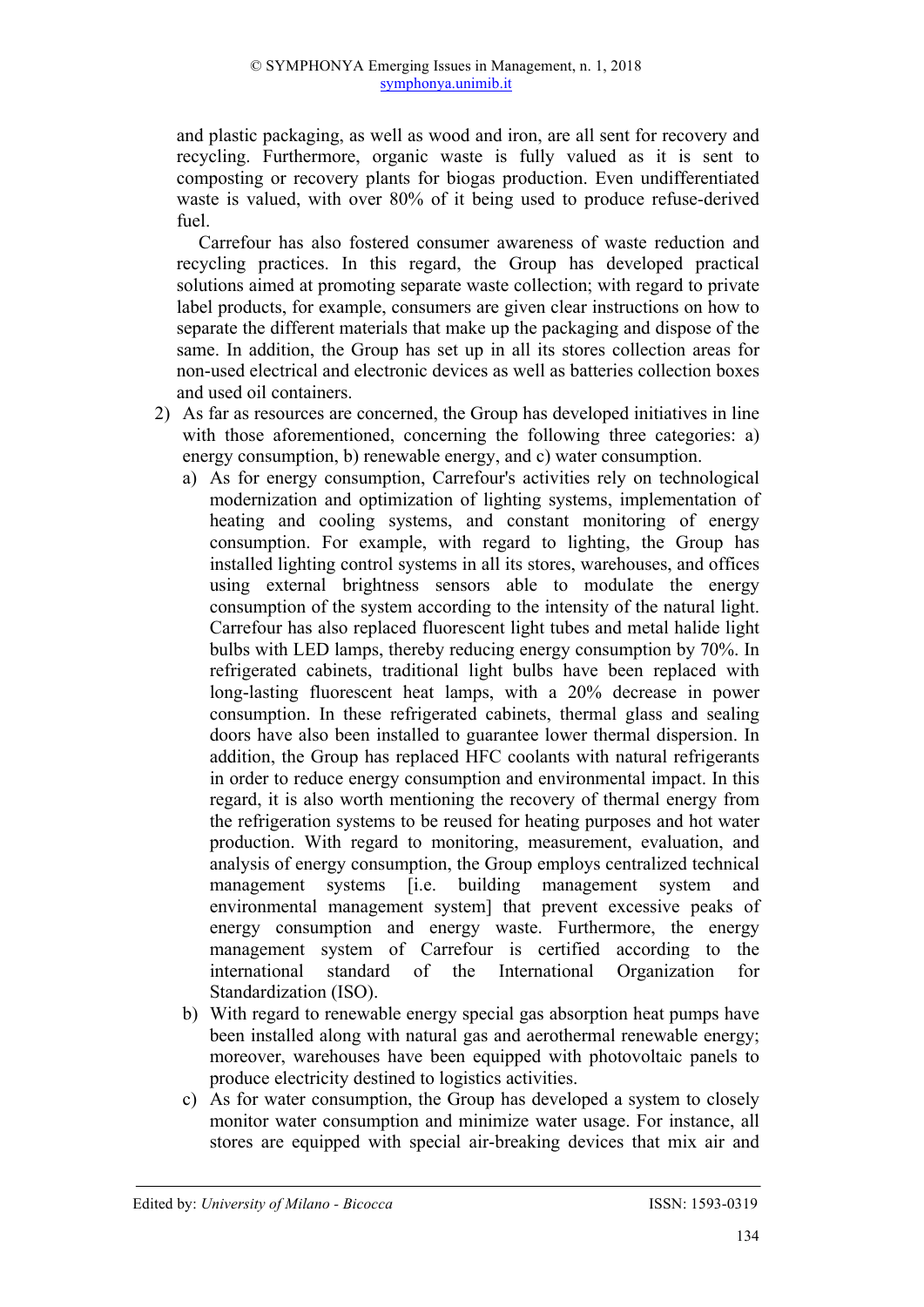water, keeping the perception of liquids supplied to the end user unchanged.

3) Finally, regarding the handling of goods and the management of transport, the Group has committed itself to the goal of achieving greater efficiency by applying innovative solutions able to reduce  $CO<sub>2</sub>$  emissions—in this regard Carrefour plans to achieve  $40\%$  reduction in  $CO<sub>2</sub>$  emissions by 2025 and 70% by 2050 (compared to the year 2010).

In particular, regarding logistics, the tangible activities developed by the Group in terms of environmental sustainability include the optimization of the movement of goods between warehouses and points of sale, the saturation of loads to reduce transport volume, the combination of different modes of transport using eco-friendly hybrid electric trucks. In addition to intermodal transport, it is also worth mentioning the "Collaborative Logistics: Asset Sharing" program, which provides a framework for the sharing of transport vehicles between Carrefour and its supplier in order to optimize the return trip and reduce kilometers when trucks are running empty, thereby limiting  $CO<sub>2</sub>$  emissions. Finally, in line with the initiatives aforementioned, Carrefour has expanded its fleet of full electric trucks for grocery delivery services; the Group has also been promoting sustainable customer mobility.

# **Bibliography**

- Ackerman, R.W. (1973). How Companies Respond to Social Demands, *Harvard Business Review*, 51 (4), 88-98.
- Arrigo, E. (2003). Corporate Responsibility in Scarcity Economy. The Olivetti Case, *Symphonya. Emerging Issues in Management (symphonya.unimib.it)*, (1), 114-134.

http://dx.doi.org/10.4468/2003.1.10arrigo

- Bakos, Y. (2001). The Emerging Landscape for Retail E-Commerce, *Journal of Economic Perspectives*, 15 (1), 69-80. doi: 10.1257/jep.15.1.69
- Bowen, H.R. (1953). *Social Responsibilities of the Businessman*, New York: Harper&Row.
- Brondoni, S.M., & Mosca, F. (2017). Ouverture de 'Integrated Corporate Social Responsibility', *Symphonya. Emerging Issues in Management (symphonya.unimib.it)*, (1), 1-6.

http://dx.doi.org/10.4468/2017.1.01ouverture 1

Brondoni, S.M. (2012). Innovation and Imitation: Corporate Strategies for Global Competition, *Symphonya. Emerging Issues in Management (symphonya.unimib.it)*, (1), 10-24.

http://dx.doi.org/10.4468/2012.1.02brondoni

Brondoni, S.M. (2008). Market-Driven Management, Competitive Space and Global Networks, *Symphonya. Emerging Issues in Management (symphonya.unimib.it)*, (1), 14-27.

http://dx.doi.org/10.4468/2008.1.02brondoni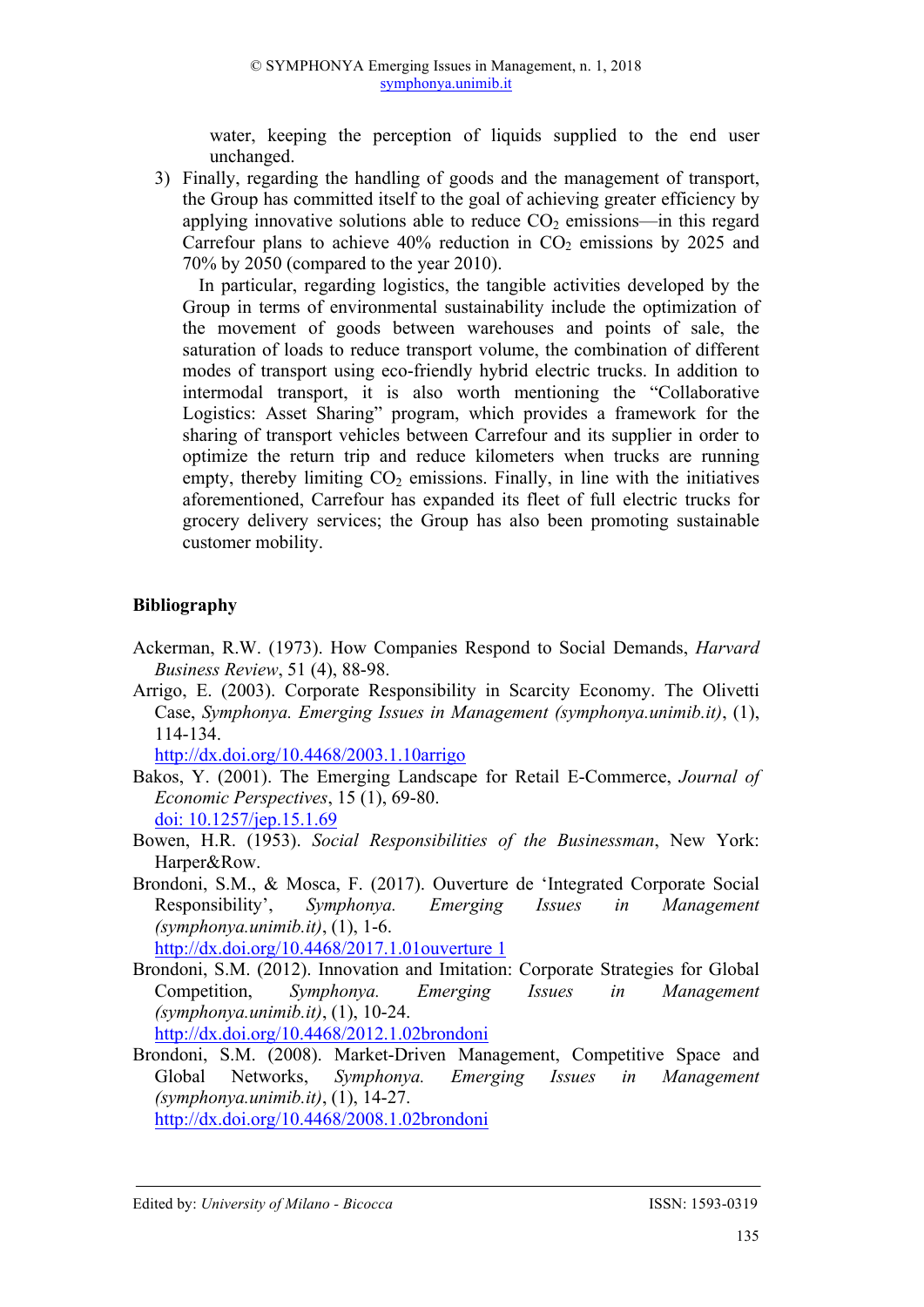Carroll, A.B. (2000). Ethical Challenges for Business in the New Millennium: Corporate Social Responsibility and Models of Management Morality*, Business Ethics Quarterly*, 10 (1), 33-42.

https://doi.org/10.2307/3857692

- Carroll, A.B. (1999). Corporate Social Responsibility: Evolution of a Definitional Construct, *Business and Society*, 38 (3), 268-295. https://doi.org/10.1177%2F000765039903800303
- Carroll, A.B. (1998). The Four Faces of Corporate Citizenship*. Business and Society Review*, 100-101 (1), 1-7.

https://doi.org/10.1111/0045-3609.00008

Carroll, A.B. (1991). The Pyramid of Corporate Social Responsibility: Toward the Moral Management of Organizational Stakeholders, *Business Horizon*, 34 (4), 39-48.

https://doi.org/10.1016/0007-6813(91)90005-G

Carroll, A.B. (1979). A Three-Dimensional Conceptual Model of Corporate Social Performance, *Academy of Management Review*, 4 (4), 497-505. doi: 10.2307/257850

Conad. (2015). Conad Annual Report.

- Crane, A., Matten, D., & Spence, L.J. (eds.) (2008). Corporate Social Responsibility: Readings and Cases in Global Context, London: Routledge.
- Dahlsrud A. (2008), How Corporate Social Responsibility is Defined: an Analysis of 37 Definitions, *Corporate Social Responsibility and Environmental Management*, 15 (1), 1–13.

https://doi.org/10.1002/csr.132

- Davis, K. (1975). Five Propositions for Social Responsibility*, Business Horizons,*  18 (3), 19-24.
- Davis, K. (1967). Understanding the Social Responsibility Puzzle: What does the Businessman Owe to Society?*, Business Horizons*, 10 (4), 45-50.
- Davis, K., & Blomstrom, R.L. (1966). *Business and its Environment*, New York: McGraw-Hill.
- Deloitte. (2017). *Global Power of Retailing. The Art and Science of Customers*.
- Eilbirt, H., & Parket, I.R. (1973). The Current Status of Corporate Social Responsibility, *Business Horizons*, 16 (4), 5-14. https://doi.org/10.1016/0007-6813(73)90043-8
- Elkington, J. (1997). *Cannibals with Forks: The Triple Bottom Line of 21st Century Business*, Oxford: Capstone Publishing Ltd.
- Frederick, W.C. (1998). Moving to CSR4. What to Pack for the Trip, *Business & Society*, 37 (1), 40-59.
- Frederick, W.C. (1994). From CSR1 to CSR2: the Maturing of Business and Society Thought, *Business & Society*, 33 (2), 150-164. https://doi.org/10.1177%2F000765039403300202
- Frederick, W.C. (1986). Toward CSR3: Why Ethical Analysis is Indispensable and Unavoidable in Corporate Affairs*, California Management Review*, 28 (2), 126- 141.

https://doi.org/10.2307%2F41165190

Frederick, W.C. (1960). The Growing Concern over Business Responsibility, *California Management Review*, 2 (4), 54-61. https://doi.org/10.2307%2F41165405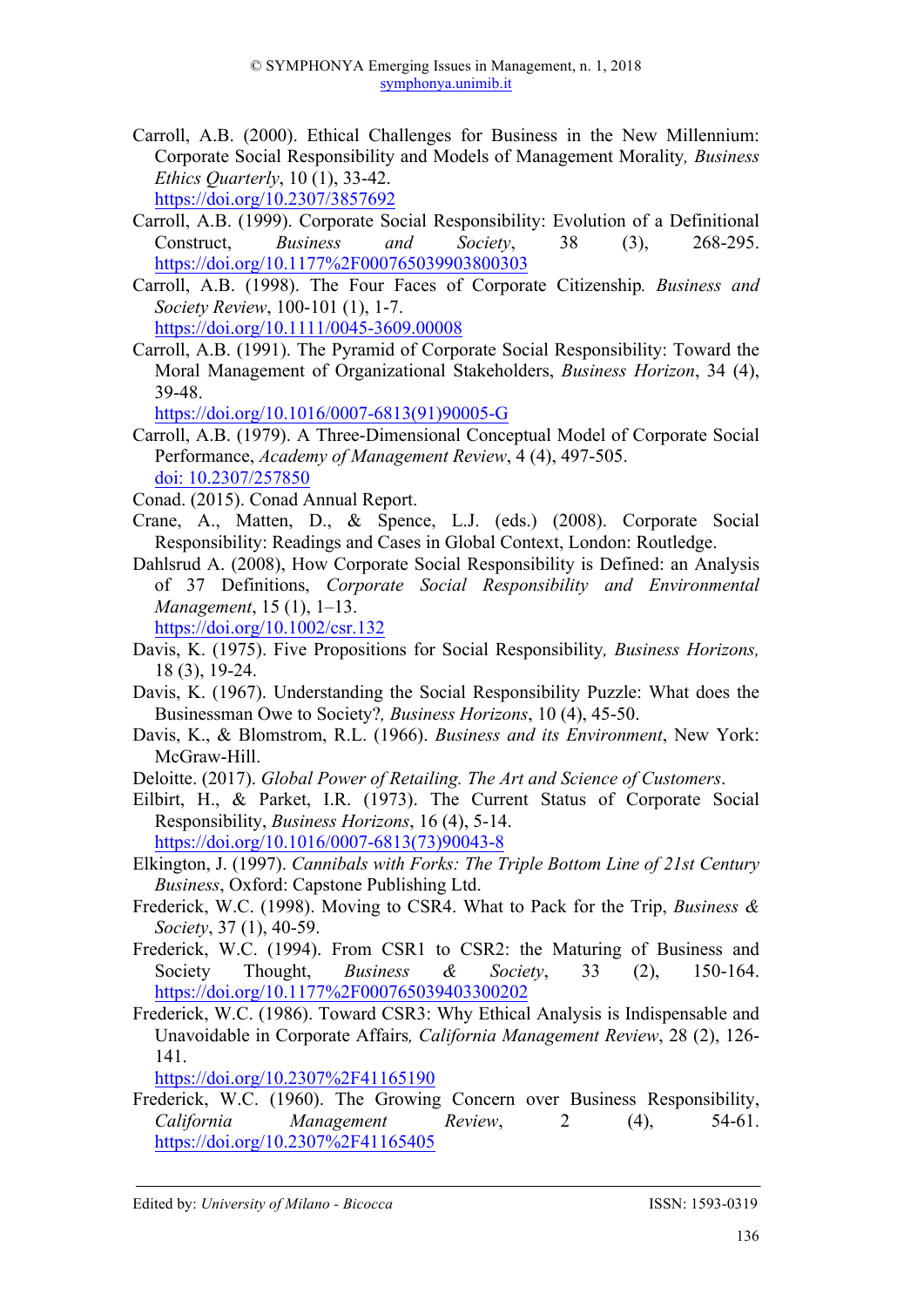- Freeman, R.E., & Dmytriyev, S. (2017). Corporate Social Responsibility and Stakeholder Theory: Learning From Each Other, *Symphonya. Emerging Issues in Management (symphonya.unimib.it)*, (2), 7-5. http://dx.doi.org/10.4468/2017.1.02freeman.dmytriyev
- Freeman E. (2010). *Strategic Management: A Stakeholder Approach*, Cambridge University Press.
- Freeman E. (1984). *Strategic Management: A Stakeholder Approach*, Cambridge University Press.
- García-Sánchez, I.M., & Noguera-Gámez, L. (2017). Integrated Reporting and Stakeholder Engagement: The Effect on Information Asymmetry, *Corporate Social Responsibility and Environmental Management*, 24 (5), 395-413. https://doi.org/10.1002/csr.1415
- Gnecchi, F. (2009). Market-Driven Management, Market Space and Value Proposition, *Symphonya. Emerging Issues in Management (symphonya.unimib.it)*, (2), 33-45.

http://dx.doi.org/10.4468/2009.2.04gnecchi

- Heald, M. (1957). Management's Responsibility to Society: The Growth of an Idea, *The Business History Review*, 31 (4), 375-384. https://doi.org/10.2307/3111413
- Henderson, H., (1968). Should Business Tackle Society's Problems?, *Harvard Business Review*, 46 (4), 77-85.
- Henriques, A., & Richardson, J. (eds.) (2004). The Triple Bottom Line: Does it All Add Up?, London: Earthscan.
- Javalgi, R., & Ramsey, R. (2001). Strategic Issues of E-Commerce as an Alternative Global Distribution System, *International Marketing Review*, 18 (4), 376-391.

https://doi.org/10.1108/02651330110398387

- Johnson, H.L. (1971). *Business in Contemporary Society: Framework and Issues*, Belmont, CA: Wadsworth.
- Jones T. (1980). Corporate Social Responsibility Revisited, Redefined, *California Management Review*, 22 (3), 59-67.
	- https://doi.org/10.2307/41164877
- Keijzers, G. (2002). The Transition to the Sustainable Enterprise, *Journal of Cleaner Production*, 10 (4), 349-359. doi: 10.1016/S0959-6526(01)00051-8

McGuire, J.W. (1963). *Business and Society*, New York: McGraw-Hill.

- Perrini, F., Pogutz, S. & Tencati, A. (2006a). Corporate Social Responsibility in Italy: State of Art, *Journal of Business Strategies*, 23 (1), 65-91.
- Perrini, F., Pogutz, S. & Tencati, A. (2006b). *Developing Corporate Social Responsibility. A European Perspective*, Cheltenham: Edward Elgar.
- Riboldazzi, S. (2016). Corporate Governance and Sustainability in Italian Large-Scale Retail Companies, *European Scientific Journal*, 12 (16), 1-23. doi: 10.19044/esj.2016.v12n16p1
- Riboldazzi, S. (2015). Global Markets and Development Policies in Large-Scale Retailers, *Symphonya. Emerging Issues in Management (symphonya.unimib.it)*, (5), 8-28.

http://dx.doi.org/10.4468/2015.5.02riboldazzi